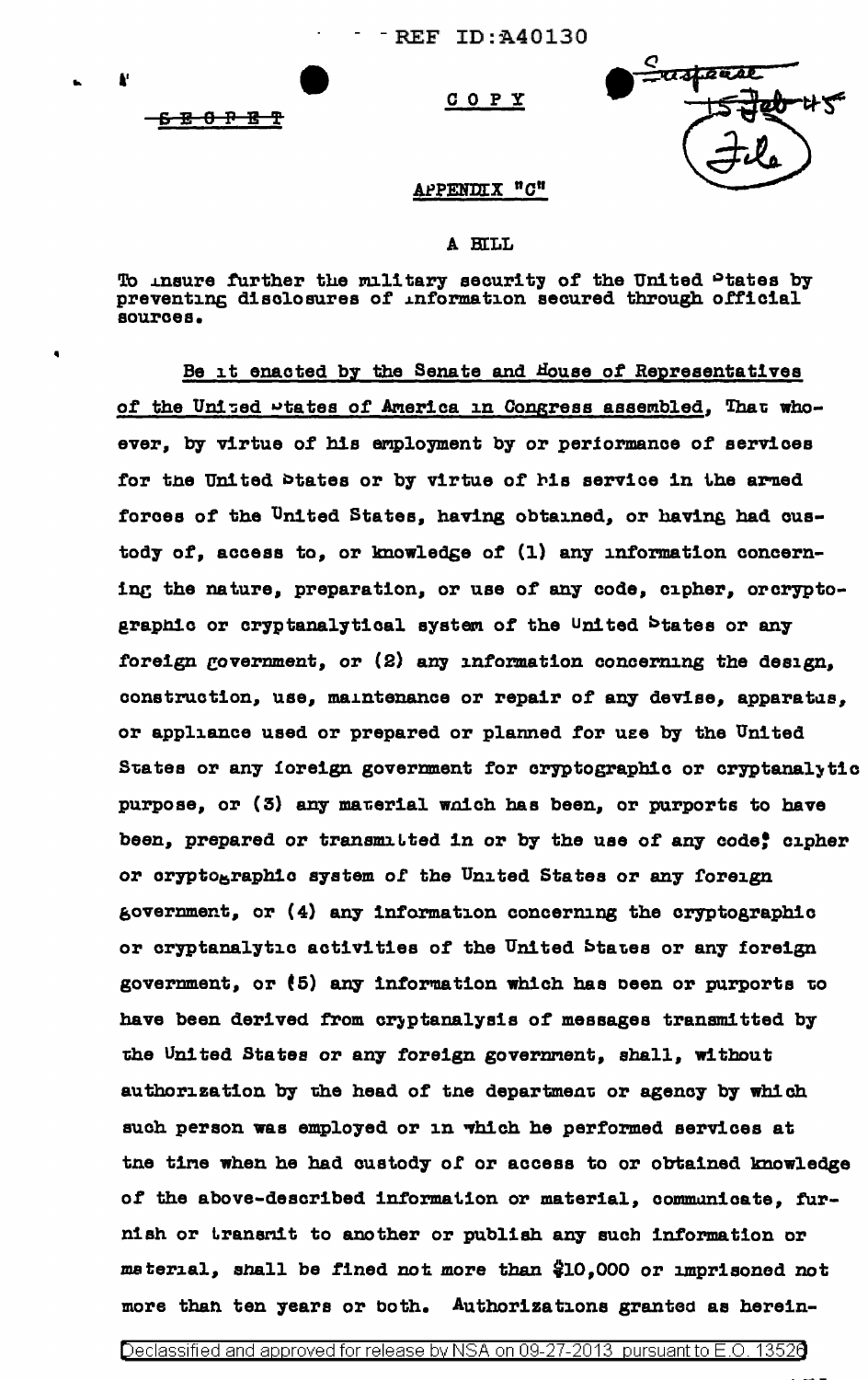## <del>ይ E 0 R E T</del>

•

before provided shall be in accordance with sucn regulations as tne Fresident may prescribe.

Sec 2. Whoever, by virtue of his employment by or performance of services for any foreign government or by virtue of his service in the armed forces of any foreign government, having obtained, or havlng had custody of, access to, or knowledge of (1) any information concerning the nature, preparation, or use or any code, cipher, or cryptographic or cryptanalytical system of the United btates or any foreign government, or  $(2)$  any information concerning the design, construction, use, maintenance or repair of any device, apparatus, or appliance used or prepared or planned for use by the United States or any foreign government for cryptographic or cryptanalytic purpose, or  $(3)$  any material which has been, or purports to have been, prepared or transmitted in or by the use of any code, cipher or cryptographic system of the United btates or any foreign government, or  $(4)$  any information concerning the cryptographic or cryptanalytic activities of the United States or any foreign government, or (5) any information which has been or purports to have been derived from cryptanalysis of messages transmitted by the United wtates or any foreign government, shall, without authorization by the becretary of Mar, the Secretary of the Navy or the Secretary of State, communicate, furnisn or transmit to another or publish any such , information or material, shall be fined not more than  $10,000$  or imprisoned not more than ten years, or both.

Sec. 3. The term "foreign government" as used herein includes any person or persons acting or purporting to act for or on behalf of any military or naval force, faction, party, department, agency or bureau within a foreign country, or for or on behalf of any government or any person or persons purporting to act as a government witnin a foreign country, whether or not such government is recognized by the United btates.